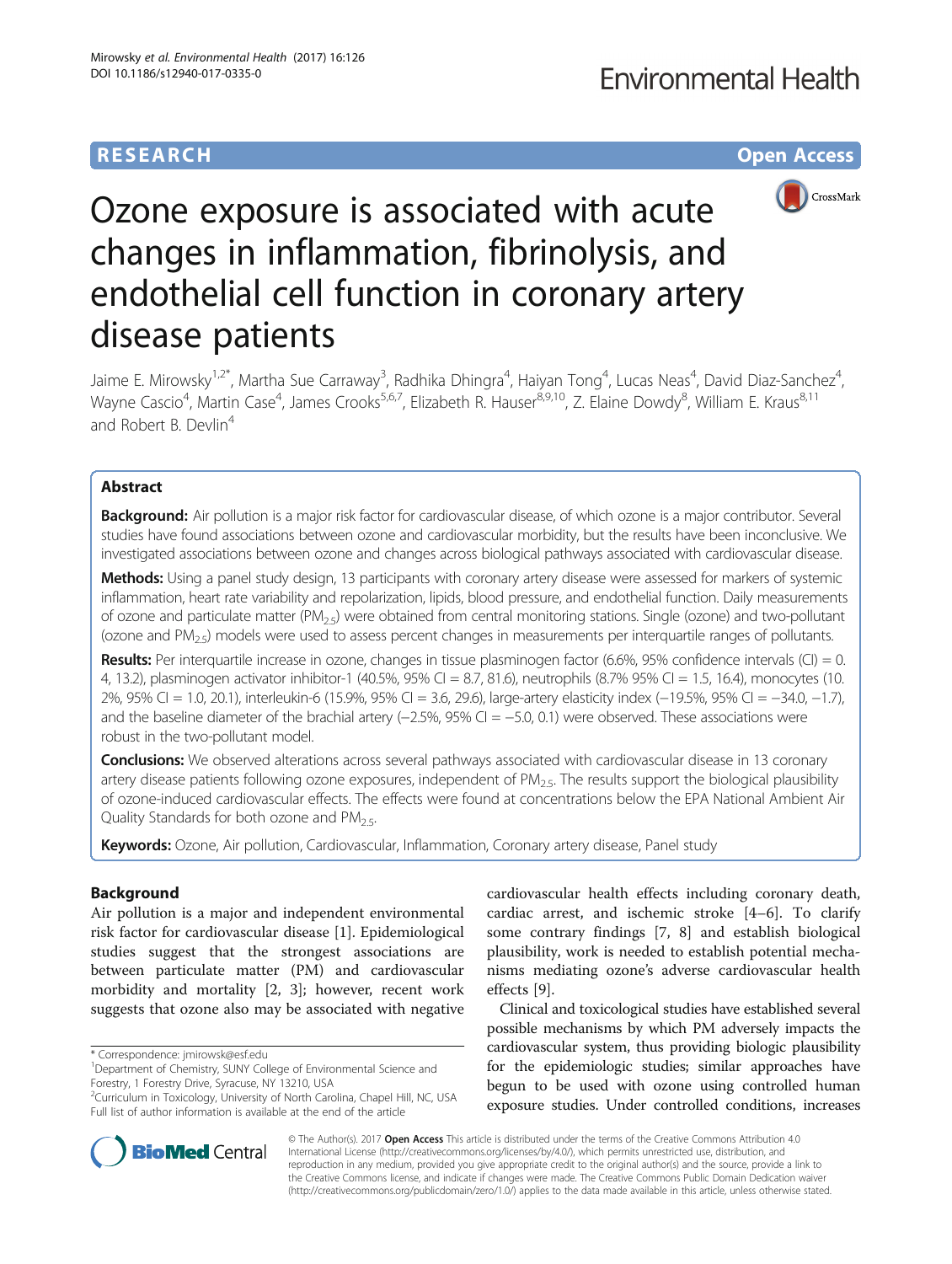in systemic pro-inflammatory markers were observed in 26 healthy human participants following exposures to ozone and clean air [\[10, 11\]](#page-9-0). In addition, researchers have found changes in fibrinolysis markers such as plasminogen activator inhibitor-1, plasminogen, and D-dimer, when young healthy participants were exposed to ozone [\[11](#page-9-0), [12](#page-9-0)]. Further, researchers have begun looking at changes in cardiovascular biomarkers in larger epidemiological work to support associations between ozone exposure and cardiovascular morbidity and mortality. In 1536 people living in Stockholm, changes in fibrinogen were associated with short-term ambient ozone exposures [[13](#page-9-0)]. Blood pressure, platelet activation markers, and arterial stiffness were also found to be altered with ozone exposures in healthy adults living in China [\[14\]](#page-9-0). Additional research of men participating in the Normative Aging Study found changes in heart rate variability parameters with exposures to ambient ozone levels [\[15\]](#page-9-0).

Some populations may experience enhanced adverse air pollutant-associated health effects: children, the elderly, the obese, and those with underlying disease. In studies of subjects with a concurrent history of cardiovascular disease, air pollution exposure has been associated with greater inflammation, coagulation, and decreases in heart rate variability [\[16, 17\]](#page-9-0). In our previously conducted work in a cohort of coronary artery disease (CAD) patients, ambient ozone exposure was associated with changes in plasma metabolite levels [[18](#page-9-0)]. This work suggests that metabolic processes may contribute to or mediate cardiovascular outcomes due to air pollutant exposure.

In order to expand upon this work we undertook a detailed panel study to assess whether there are alterations in several critical cardiovascular disease-associated biological pathways associated with acute ozone exposures. We recruited 13 volunteers with CAD to assess whether changes in endothelial function, fibrinolysis, inflammation, lipids, heart rate variability, and repolarization are observed following acute ozone exposure. In the interest of studying the effects of ozone in the context of particulate matter with a diameter of less than 2.5  $\mu$ m (PM<sub>2.5</sub>) and to address potential confounding, we used a two-pollutant model to control for PM concentrations collected from central monitoring stations [\[19](#page-9-0)]. The results of this work may provide biological plausibility in support of the concept that ozone induces adverse cardiovascular effects in susceptible populations.

## Methods

## Study population and design

The source population for this study was the Duke University Medical Center CATHeterization GENetics (CATHGEN) cohort of nearly 10,000 individuals [[20\]](#page-9-0). Duke University is located in central North Carolina in the city of Durham. To participate in CATHGEN, patients were between 40 and 75 years of age and had undergone a cardiac catheterization between 2001 and 2010 at a Duke University Hospital.

Starting with residents that resided within a reasonable commuting distance to the U.S. Environmental Protection Agency's Human Studies Facility in Chapel Hill, NC, 448 letters were mailed out to participants enrolled in CATHGEN. The only exclusion criterion for not receiving a letter of invitation to participate was unstable angina and congestive heart failure. Fifty-four participants responded to the mailed letters. Of those, 15 participants meeting the severity criteria were enrolled for the current study. These volunteers were required to have a stable clinical status, documented coronary artery disease (> 75 occlusion in one major coronary vessel), a stable medication regimen over 3 months prior to enrollment, and an electrocardiogram demonstrating normal sinus rhythm. Exclusion criteria for the current study also included hematocrit < 34%, current smoking or smoking history within 1 year of study (defined as more than one pack of cigarettes in the past year), sustained cardiac arrhythmias, presence of a pacemaker or implanted cardioverter-defibrillator, systolic blood pressure (SBP) ≥ 150 mmHg or  $≤$  90 mmHg or diastolic blood pressure (DBP) ≥ 100 mmHg, known vascular obstruction of the upper extremities, unstable angina, moderate to severe chronic pulmonary disease (as determined by spirometry demonstrating < 60% predicted value for forced vital capacity (FVC) or forced expiratory volume in 1s  $(FEV_1)$  and including chronic obstructive pulmonary disease, pulmonary fibrosis, moderate to severe asthma, aortic stenosis), recent (past 6 months) myocardial infarction, cerebrovascular accident (i.e. stroke) or admission for heart failure, recent (past 6 months) vascular intervention/bypass surgery, or current pregnancy. Participants were also asked to refrain from vigorous exercise on study mornings and would be temporarily excluded from participation if they experienced a respiratory tract infection within the preceding 4 weeks or had a recent or recurring exposure to pollutants or irritants. All medications were evaluated by the study physician.

Each participant visited the U.S. Environmental Protection Agency's Human Studies Facility for two consecutive days for up to 10 weeks, between May 2012 and April 2014. The Human Studies Facility is approximately 8 miles southwest of Duke University. Upon arrival on the first study day, the subject's medical history was reviewed, vital signs were assessed, and the subject was outfitted with a Holter monitor which they would wear for the next 24 h. The following day, under fasting conditions, the subject was assessed for biomarkers present in blood, heart rate variability and repolarization measured by Holter monitoring, blood pressure, and endothelial function measured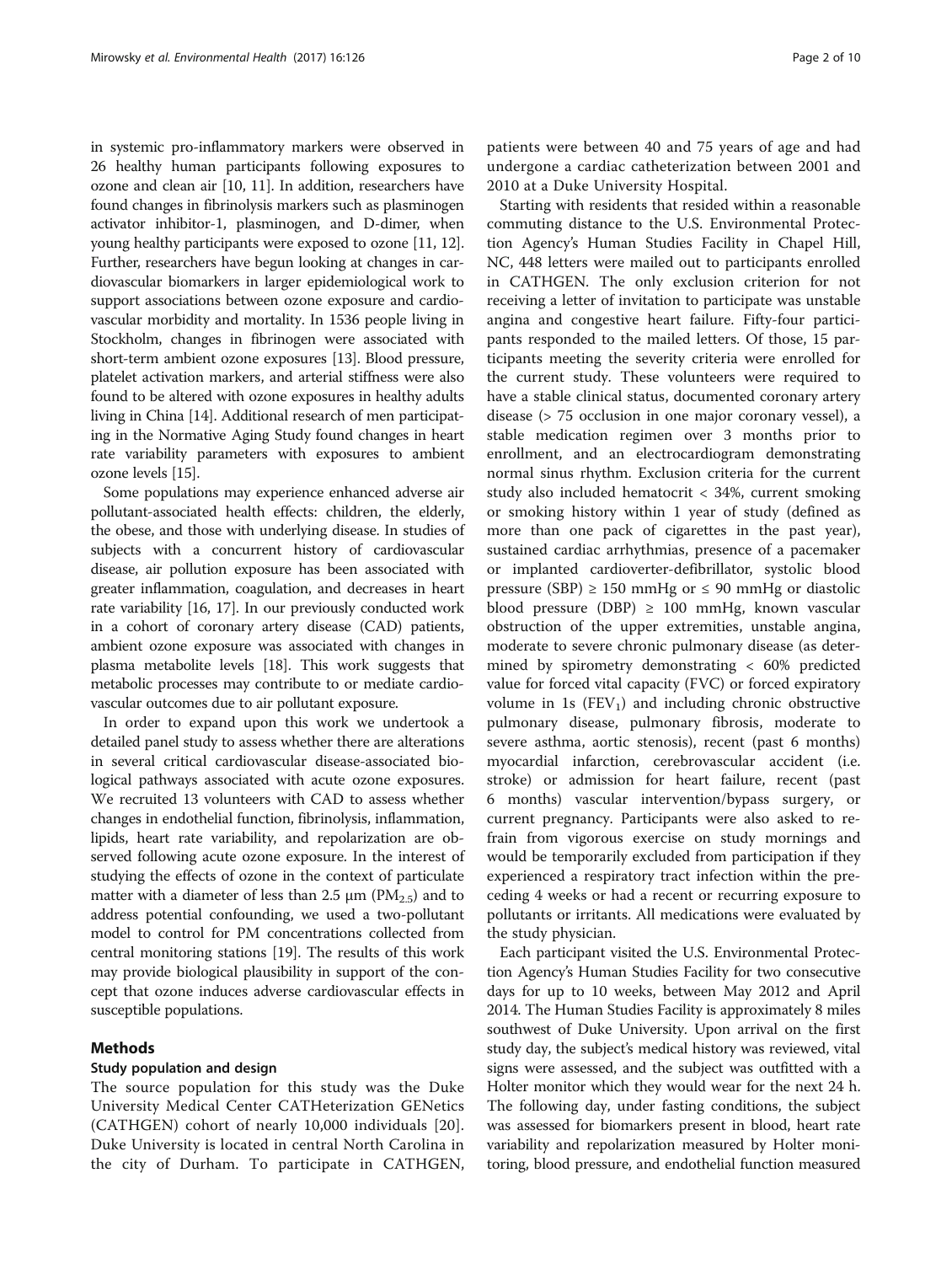by brachial artery ultrasound and pulse wave analysis. To minimize day-of-week effects, each subject was always studied on the same 2 days of the week. Written informed consent was given by all participants prior to enrollment, and the study was approved by the Duke University Institutional Review Board, the University of North Carolina at Chapel Hill Institutional Review Board, and the U.S. Environmental Protection Agency (EPA) Human Protocols Office.

## Clinical measurements

## Peripheral venous blood samples

Approximately 50 mL of venous blood was obtained from each subject. A portion of fresh blood was sent to a clinical laboratory (Lab Corp., Burlington, NC, USA) for analysis of differential blood cell counts, as well as quantification of blood lipids. The remaining blood samples were stored at −80 °C prior to analysis.

Commercially available multiplex kits (Meso Scale Diagnostics, Gaithersburg, MD) were used to quantify levels of C-reactive protein (CRP), serum amyloid A (SAA), soluble intercellular adhesion molecule (sICAM), soluble vascular adhesion molecule (sVCAM), interleukin 1-beta (IL-1β), interleukin-6 (IL-6), interleukin-8 (IL-8), and tumor necrosis factor-alpha (TNF-α) (SECTOR® Imager 2400, Meso Scale Diagnostics). All other assays (D-dimer, tissue plasminogen factor (tPA), von Willebrand factor (vWF), plasminogen activator inhibitor-1 (PAI-1), and plasminogen) were measured using MesoScale multiarray plates as per manufacturers' instructions.

## Brachial artery ultrasound

Based on the guidelines by Corretti et al. [[21\]](#page-9-0), brachial artery ultrasound (BAU) was measured to evaluate endothelial cell function using a 15 MHz transducer interfaced with an Acuson Sequoia 512 ultrasound machine (Siemens Healthcare, Malvern, PA, USA). As described earlier [[22](#page-9-0)], resting blood pressure and the diameter of the brachial artery were measured at baseline, and the baseline diameter of the brachial artery (BAD) was also measured during reactive hyperemia for quantification of flow-mediated dilatation (FMD).

With the volunteer laying supine, a pneumatic tourniquet was placed around the right arm distal to the brachial artery. R-wave gated baseline images of the artery were acquired after 15 min. The cuff was then inflated to a pressure of 50 mmHg above the participant's SBP for 5 min. The cuff was abruptly deflated to cause a hyperemia reaction. Images of the brachial artery were acquired for 90 s, stored in a digital format, and subsequently analyzed. Arterial diameter from the lumenintimal interfaces of the proximal and distal walls was measured using customized software (Brachial Tools, Medical Imaging Applications, LLC, Coralville, IA,

USA). Data from at least three consecutive end-diastolic frames were averaged for each baseline measurement and from at least three frames at maximal dilatation during reactive hyperemia. Changes in diameter caused by reactive hyperemia (endothelium-dependent vasodilatation) were expressed as a percent change in vessel diameter from their respective baselines.

## Pulse wave analysis

Arterial elasticity was measured by the contour analysis of the arterial pressure waveform (pulse wave) using the HDI/PulseWave CR-2000 Research Cardiovascular Profiling system (Hypertension Diagnostics Inc., Eagan, MN, USA) as previously described [[22\]](#page-9-0). Three assessments of arterial compliance were obtained and averaged. Measurements included the large-artery elasticity index (LAEI) and small-artery elasticity index (SAEI). The system gathered and analyzed a 30-s analog tracing of the radial artery waveforms digitized at 200 samples/s. A beat determination was made during the 30-s time period to determine systole, peak systole, onset of diastole, and end of diastole. Representative averaged waveforms of individual beats were analyzed using a parameterestimating algorithm [\[23\]](#page-9-0) to fit a multiplexed model [[24](#page-9-0)]. Endothelial dysfunction is associated with decreasing elasticity indices.

## Holter monitoring

Continuous ambulatory electrocardiograms (ECGs) were placed on each subject during the first day of each week's two-day visit and were collected for 24 h periods using a Mortara H12+ 12-Lead ECG Recorder (Mortara Instrument Co., Milwaukee, WI) sampling at 180 Hz. During the second day, the subjects were asked to recline in a dark place, and data was collected for 30 min. A trained nurse manually inspected and edited the sequence of ECG complexes to ensure proper labeling. RR-intervals that were more or less than 20% of the previous RR-interval were defined as abnormally long or short intervals and were interpolated using Mortara algorithms. Subsequent heart rate variability (HRV) indices for both the time and frequency domains were calculated.

Time-domain measurements were calculated over the full 24 h span, while a 5 min segment during the end of the resting period was used for the calculation of the frequency-domain and repolarization indices. Timedomain measurements included standard deviation of the normal-to-normal (SDNN) and root-mean squared of successive differences (rMSSD). Frequency-domain measurements included low frequency (LF, 0.04– 0.15 Hz), high frequency (HF, 0.15–0.40 Hz), low-tohigh frequency power (LF:HF), and the sum of the power spectrum density (PSD).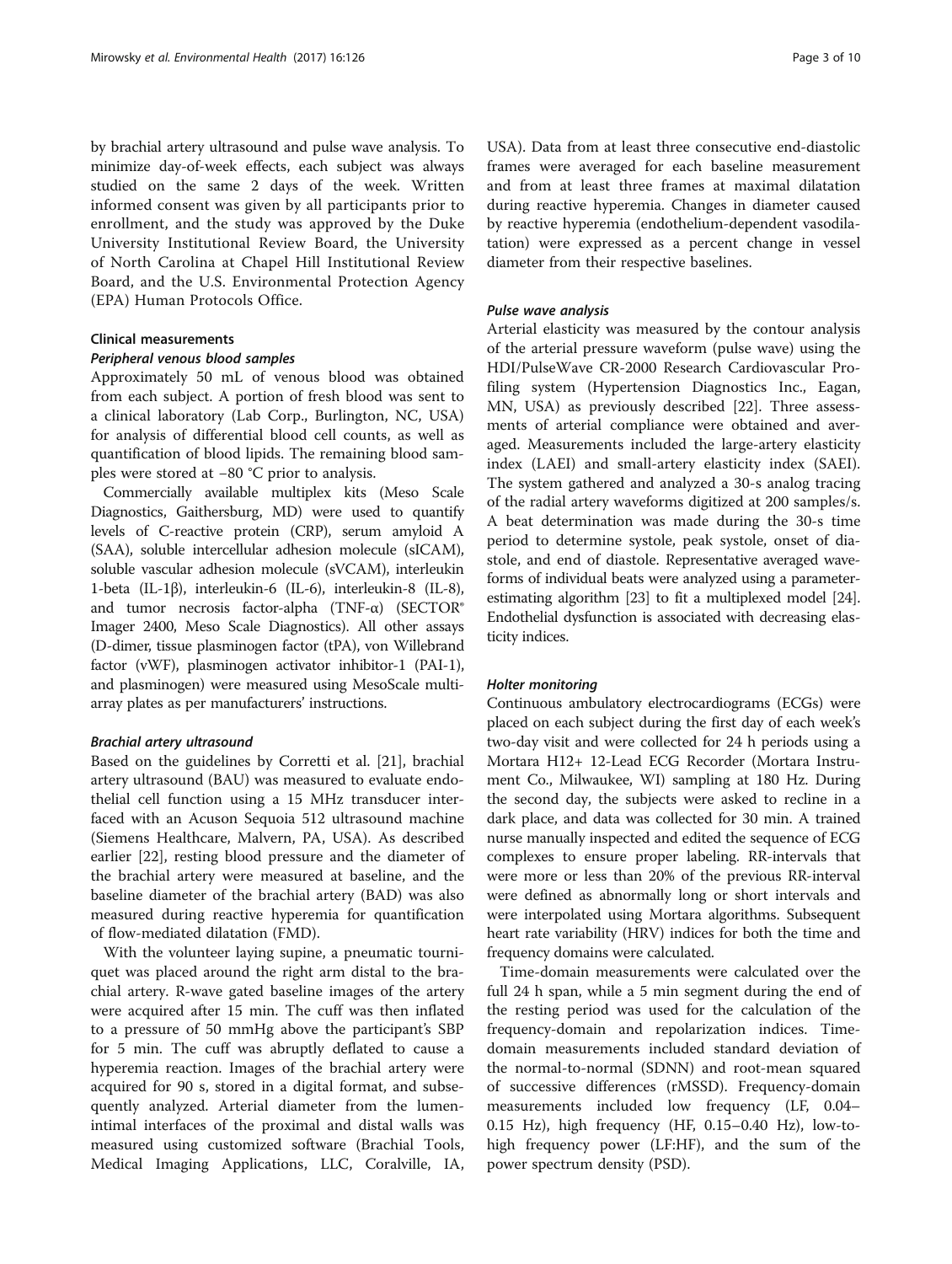Markers of cardiac repolarization were assessed by measuring the QT interval, which is it the measurement from the beginning of the QRS complex to the end of the T wave; we corrected the QT interval for heart rate (QTc). T wave complexity was measured in each beat by principal component analysis based on all 12 leads and averaged. QRS complexity and P wave complexity were calculated with Mortara software.

## Air pollution and meteorological measurements

Daily 24 h measurements of ozone and  $PM_{2.5}$  were calculated from hourly pollutant data averaged between 9 AM to 8 AM; this data was obtained from a central air monitoring station (Millbrook) located approximately 44 km (27 miles) from the EPA Human Studies Facility and operated by the State of North Carolina. Two visits used pollutant data from a different central monitor (Durham Armory) due to missing values; this location was approximately 18 km (11 mi) from the EPA Human Studies Facility. Concentrations were obtained for each clinic day, as well as for 4 days prior. Daily temperature, relative humidity, and pressure were also obtained from the Millbrook central monitoring station.

## Statistical analysis

The study was conducted as a panel study with four to ten repeated measurements per participant. Thus, every subject acted as his/her own control, limiting the need for an adjustment for subject characteristics. Data were analyzed using the R statistical package (Version 3.3.0) using both a single (ozone) and two-pollutant (ozone and  $PM_{2.5}$ ) model. For the analyses, we used additive mixed models with a random subject effect that diminished the need for an adjustment for subject characteristics. Daily temperature and relative humidity corresponding to the lag of the pollutant were selected as covariates a priori, and we adjusted for seasonal trends using a natural spline. To determine the additional benefit of including a five-day average of barometric pressure as a covariate, models including and excluding the pressure term were compared on the basis of Akaike Information Criterion (AIC) and changes to the ozone coefficient. For this work, the ozone exposure was considered either as an immediate (lag 0), delayed (lag 1 to 4), or cumulative (5 day moving average, 5dMA) linear effect, similar to our previously published work [\[25](#page-9-0)]. All outcomes were log transformed prior to analysis, are reported as percent change from the mean of the measured outcome per unit interquartile range (IQR) of exposure, and statistical significance was set at  $p < 0.05$  for the percent change from the mean of the measured outcome per unit IQR of exposure.

## Results

Of the 15 participants that were recruited for this study, two completed less than three study sessions and were not included in the final analysis (Table 1). The subjects' ages ranged from 53 to 68 years. Although inclusion in the study was open to both men and women, only men responded to advertisements and successfully passed the screening criteria. Most of the participants were taking medication: six subjects reported taking medication for diabetes, nine subjects were taking beta blockers, and twelve were taking HMG CoA reductase inhibitors (statins). Of the 13 subjects, five had experienced a previous myocardial infarction and nine had hypertension. Although subjects were excluded for being current smokers or smoking more than one pack of cigarettes 1 year before enrolling in this study, seven participants had a past history of smoking. Nine participants completed ten visits, two participants completed nine visits, one participant completed five visits, and one participant completed four visits. Altogether there were 117 exposure days analyzed (Fig. [1a\)](#page-4-0).

Air pollution and meteorological measurements are shown in Table [2.](#page-5-0) Ozone concentrations during the entire study period (May 30, 2012-April 29, 2014) ranged from 0.002 to 0.063 ppm, with an interquartile range of 0.014 ppm and a mean value of  $0.026 \pm 0.010$  ppm. Ozone concentrations at the Millbrook and Armory central monitoring stations were highly correlated

**Table 1** Participant characteristics  $(n = 13)$ 

| Characteristics ( $n = 13$ ) | Value<br>$63(53-68)$ |  |  |
|------------------------------|----------------------|--|--|
| Age (years)                  |                      |  |  |
| Males                        | 13 (100%)            |  |  |
| Race                         |                      |  |  |
| Caucasian                    | 10 (77%)             |  |  |
| Black                        | 3(23%)               |  |  |
| Current health status        |                      |  |  |
| BMI ( $kg/m2$ )              | $31(26-38)$          |  |  |
| Systolic blood pressure      | 130 (102-141)        |  |  |
| Diastolic blood pressure     | 77 (65-90)           |  |  |
| Asthma                       | 1(8%)                |  |  |
| Current medication use       |                      |  |  |
| Diabetes medication          | 6(46%)               |  |  |
| Beta blockers                | 9(69%)               |  |  |
| <b>Statins</b>               | 12 (92%)             |  |  |
| Past health status           |                      |  |  |
| Previous MI                  | 5 (38%)              |  |  |
| Previous hypertension        | 9(69%)               |  |  |
| Past smokers                 | 7 (54%)              |  |  |

Values expressed as either mean (range) or number (%). BMI body mass index, MI myocardial infarction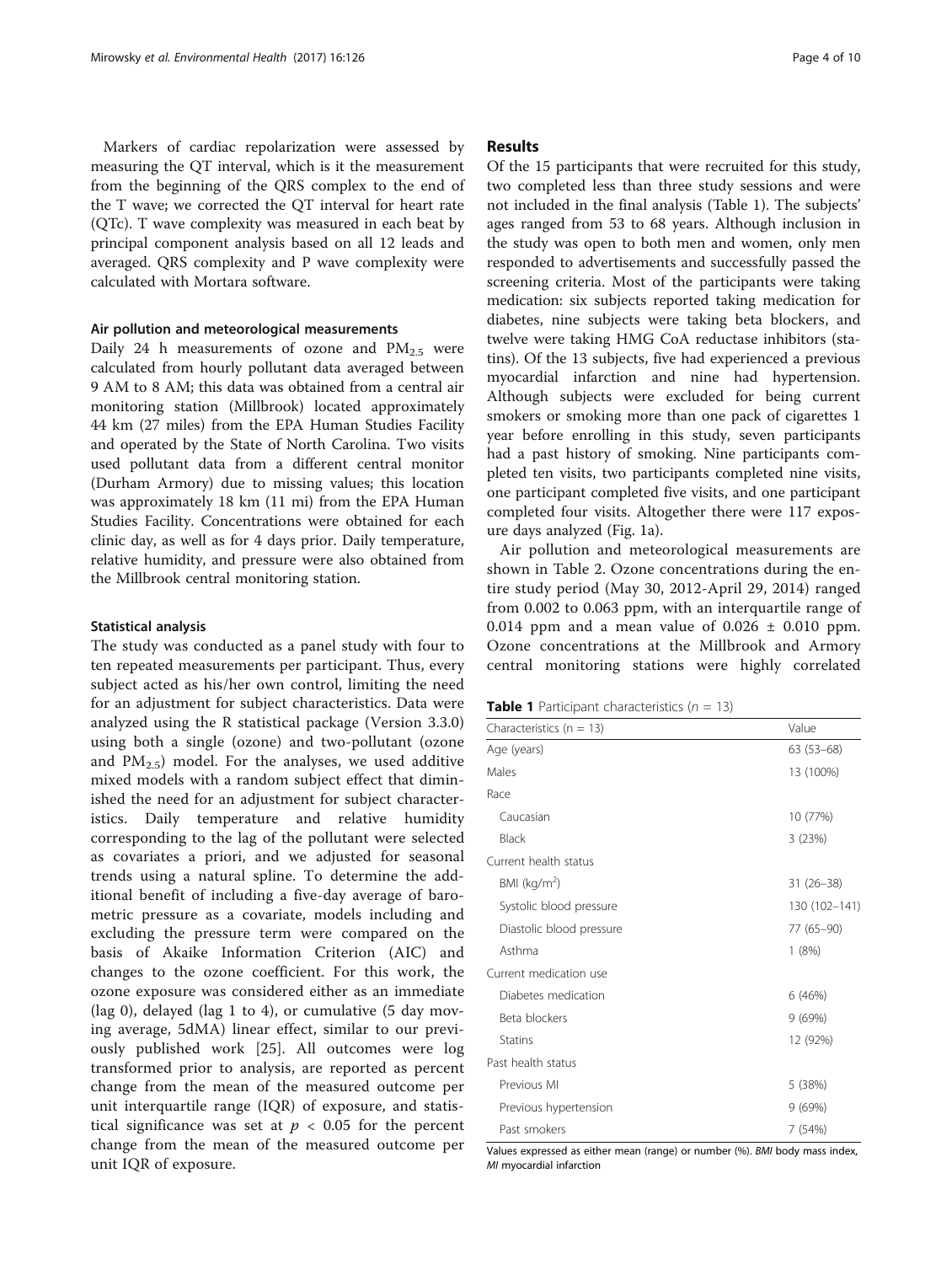<span id="page-4-0"></span>(Spearman correlation coefficient = 0.92;  $p < 0.0001$ ).  $PM_{2.5}$  mass concentrations during the study period ranged from 1.0 to 28.2  $\mu$ g/m<sup>3</sup>, with an interquartile range of 5.4 μg/m<sup>3</sup> and a mean value of 10.9  $\pm$  4.5 μg/  $m<sup>3</sup>$ . Ozone and PM<sub>2.5</sub> concentrations were not significantly correlated (Spearman correlation coefficient = 0.05;  $p = 0.19$ . Temperature and humidity fluctuations during the study period ranged from 18.4 to 91.1 °F and 26.5 to 96.3%, respectively. In this paper, we describe the association of ozone with various cardiovascular outcomes, using both a one- (ozone) and two-pollutant (ozone and  $PM_{2.5}$ ) model. The results for all endpoints are shown in Additional file [1](#page-8-0): (Table S1). Associations between  $PM_{2.5}$ and cardiovascular outcomes will be described elsewhere. Figure 1 shows the daily ozone concentrations during the nearly two-year duration of the study and at the date of each subject's clinical visits, which were spread out across various seasons to get a range of ozone concentrations for this work. The maximum observed ozone and  $PM_{2.5}$  concentrations during the study duration were below the EPA National Ambient Air Quality Standards, which are 0.070 ppm for ozone (8 h) and 35  $\mu$ g/m<sup>3</sup> for PM<sub>2.5</sub> (24 h).

Large artery elasticity index (LAEI) decreased with increasing ozone concentrations (Fig. [2](#page-5-0)). There was a significant 19.5% decrease for the 5 day moving average (95% confidence intervals (CI) =  $-34.0, -1.7; p = 0.03$ ), and a borderline significant 11.7% decrease with a lag of 4 days (95% CI =  $-22.1$ , 0.0;  $p = 0.05$ ). LAEI is a measure of arterial compliance, defined as the ability of an artery to expand and recoil with cardiac pulsation and

relaxation. A decrease in compliance results in a stiffening of the artery and is a risk factor for atherosclerosis. For SAEI, there was a trend for an increase with lags of 2 and 3 days. There was a 2.5% decrease in the baseline diameter of the brachial artery (BAD) associated with ozone with a 2 day lag (95% CI =  $-5.0$ , 0.1;  $p = 0.06$ ). This was counterbalanced with a significant 3.5% increase with a 4 day lag  $(95\% \text{ CI} = 1.2, 5.9; p < 0.01;$ Fig. [3](#page-5-0)). No significant changes were observed for FMD (Additional file [1:](#page-8-0) Table S1). There was also a 3.3% marginally significant decrease in diastolic blood pressure with a 2 day lag (95% CI =  $-6.6$ , 0.2;  $p = 0.07$ ). Similar decreases in blood pressure associated with ozone exposures have been reported by others [\[26\]](#page-9-0).

Factors attributed to clotting and fibrinolysis included tissue plasminogen factor (tPA), plasminogen activator inhibitor-1 (PAI-1), von Willebrand factor (vWF), plasminogen, and D-dimer. Ozone was associated with a 6.6% increase in tPA with a 3 day lag  $(95\% \text{ CI} = 0.4,$ 13.2;  $p = 0.04$ ), and a near-significant 6.3% increase with a 4 day lag (95% CI = −0.1, 13.1;  $p = 0.05$ ; Fig. [4\)](#page-6-0), per IQR of ozone. A 20.0% increase in PAI-1 with a 2 day lag (95% CI = 0.8, 42.8;  $p = 0.04$ ), and a 40.5% increase with a 5 day moving average were also observed (95% CI = 8.7, 81.6;  $p = 0.01$ ); there were near-significant increases with 3 (95% CI = -2.3, 35.0;  $p = 0.09$ ) and 4 (95% CI =  $-2.1$ , 35.6;  $p = 0.09$ ) day lags. PAI-1 and tPA are associated the fibrinolysis pathway. No significant changes were observed for von Willebrand factor, plasminogen, and D-dimer (Additional file [1:](#page-8-0) Table S1).

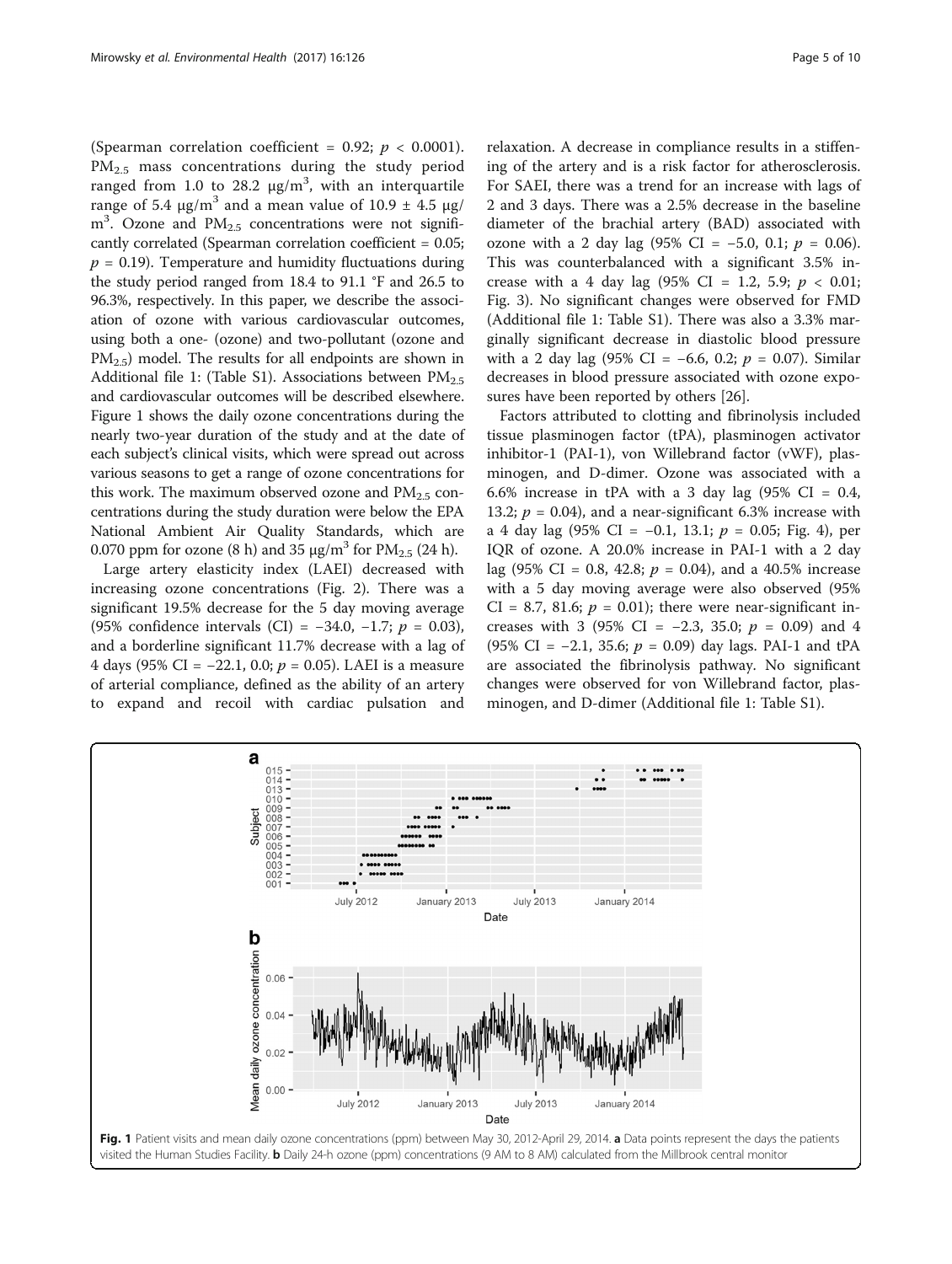|                                | Mean $\pm$ SD     | Minimum | 25th percentile | Median | 75th percentile | Maximum | <b>IQR</b> |
|--------------------------------|-------------------|---------|-----------------|--------|-----------------|---------|------------|
| Ozone (ppm)                    | $0.026 \pm 0.010$ | 0.002   | 0.019           | 0.025  | 0.033           | 0.063   | 0.014      |
| $PM_{25}$ (µg/m <sup>3</sup> ) | $10.9 + 4.5$      | 1.0     | 7.8             | 9.9    | 13.2            | 28.2    | 5.4        |
| Temperature (°F)               | $59.1 + 16.0$     | 18.4    | 45.2            | 60.1   | 74.0            | 91.1    | 28.8       |
| Relative humidity (%)          | $67.9 + 14.2$     | 26.5    | 57.9            | 70.0   | 78.4            | 96.3    | 20.5       |
| Barometric pressure (hPa)      | $1018.2 \pm 6.0$  | 1001.4  | 1014.0          | 1018.0 | 1021.9          | 1036.4  | 7.9        |

<span id="page-5-0"></span>Table 2 Average daily ozone concentrations during study period (May 30, 2012-April 29, 2014)

IQR interquartile range, PM particulate matter, SD standard deviation

The number of neutrophils and monocytes, as well as the concentrations of IL-6, IL-8, TNF-α, CRP, SAA, sICAM, and sVCAM, were measured. Per IQR of ozone, an 8.7% increase in the number of neutrophils was observed with a 1 day lag (95% CI = 1.5, 16.4;  $p = 0.02$ ), an 8.4% increase was observed with a 2 day lag (95%  $CI = 1.0, 16.3; p = 0.03$ , and a near-significant 11.2% increase was observed with the 5 day moving average (95% CI =  $-0.2$ , 23.9;  $p = 0.05$ ; Fig. [5\)](#page-6-0). Ozone was also associated with a 10.2% increase in the number of monocytes following 1 day lag (95% CI = 1.0, 20.1;  $p = 0.03$ ). For IL-6, increases in 11.9% (95% CI = -1.3, 27.0;  $p = 0.08$ ) and 15.9% (95% CI = 3.6, 29.6;  $p = 0.01$ ) per IQR of ozone were observed at 2 and 3 day lags, respectively; and a 5.9% increase in TNF- $\alpha$  was found following a 2 day lag (95% CI = -0.9, 13.2;  $p = 0.09$ ; Fig. [5](#page-6-0)). Finally, a 9.6% decrease in sVCAM was associated with increases 2 days prior to the collection of biological specimens (95% CI = −17.2, −1.2;  $p = 0.03$ ). No significant associations with ozone were observed for IL-8, CRP, SAA, or sICAM (Additional file [1](#page-8-0): Table S1).

As shown in Additional file [1](#page-8-0): (Table S1), ozone was not significantly associated with changes in heart rate variability as measured by the standard deviation of the beat-tobeat interval (SDNN), root-mean squared of successive differences between adjacent NN intervals (rMSSD), low frequency domain (LF), high frequency domain (HF), and sum of the power spectrum density (PSD). Ozone was also not associated with measurements of repolarization including the duration of the QT interval (QTc), or complexity of the P-wave, T-wave, or QRS. We also found no associations between ozone and changes in lipids, including cholesterol, triglycerides, high density lipoprotein (HDL), or low density lipoprotein (LDL).

To determine if the associations observed with ozone were confounded by  $PM_{2.5}$ , a two-pollutant model was used (Additional file [2:](#page-8-0) Table S2). For those outcomes that were associated with ozone in the single pollutant model, minimal (less than 10%) changes were observed in the effect estimates when  $PM_{2.5}$  was included in the two-pollutant model, suggesting that the effects observed for ozone were specific to ozone and independent of  $PM_{2.5}$ . In some cases, confidence intervals were slightly widened in the two-pollutant model, while in others they were slightly narrowed. Because of the limited sample size in this study, effect modification by age, gender, medication, and others could not be determined.



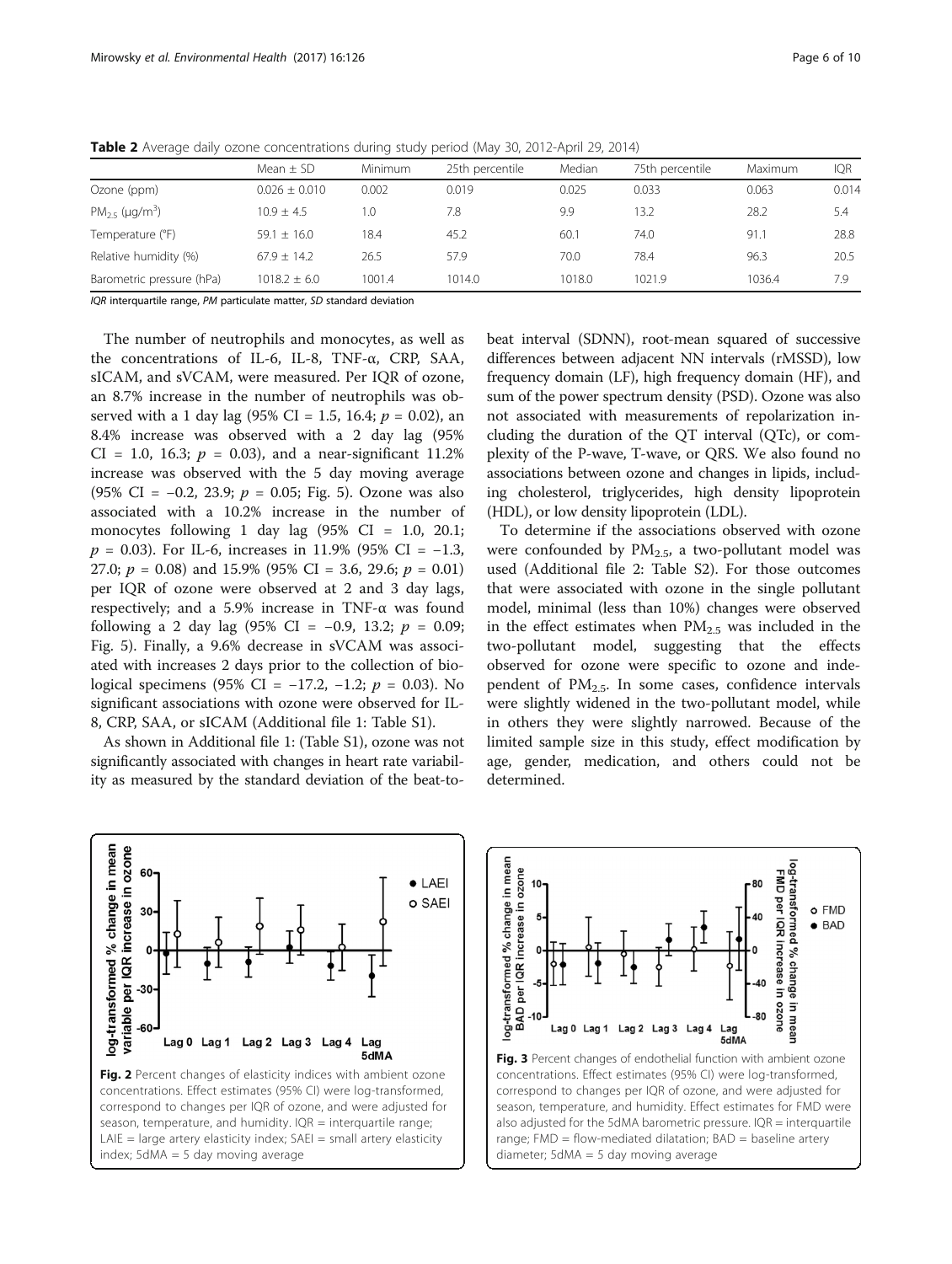<span id="page-6-0"></span>



necrosis factor; 5dMA = 5 day moving average

## **Discussion**

In this panel study of a population with stable CAD, we observed associations between ambient ozone concentrations and changes in biological pathways involved in inflammation, fibrinolysis, and endothelial cell function. These changes were still evident when controlling for  $PM<sub>2.5</sub>$  concentrations, suggesting that these results were independent of  $PM<sub>2.5</sub>$  exposures.

Endothelium-derived mediators as well as vascular smooth muscle function regulate vascular tone structure, which can influence arterial stiffness and diameter. Arterial stiffness is the reduced ability of an artery to contract and expand during pressure changes [\[27\]](#page-9-0). One of the parameters used to describe arterial stiffness is arterial compliance, which is the measure of volume changes in a vessel in response to changes in arterial pressure [[27](#page-9-0)]. Studies have found inverse associations between arterial compliance and age, glucose levels, smoking, hypertension, and metabolic syndrome [[28](#page-9-0), [29\]](#page-9-0). In the current study, we observed associations between ozone and a decrease in LAEI, indicating reduced arterial compliance. Past studies looking at other measures of arterial compliance have also reported negative associations with ozone exposure in elderly males as part of the VA Normative Aging Study Cohort [\[30\]](#page-9-0) and in healthy adults [\[31\]](#page-9-0). In addition to LAEI, we observed an association between ozone and a decreased diameter of the brachial artery. Vasoconstriction caused by arterial narrowing can increase blood pressure, which could result in adverse outcomes in susceptible populations such as those with hypertension.

In this current work, we also found associations between ozone and increased levels of two critical components of the fibrinolysis pathway: tPA and PAI-1. The fibrinolytic pathway degrades blood clots that are formed during the normal course of living [\[32](#page-9-0)], and any process that inhibits this pathway increases the risk for adverse events associated with coagulation. When bound with tPA, plasminogen is converted to plasmin, which then degrades fibrin and dissolves clots. PAI-1 inhibits tPA, and increasing concentrations of PAI-1 are associated with decreases in fibrinolysis. Concentrations of PAI-1 in plasma are much higher than tPA, and assays quantifying tPA levels generally reflect the concentrations of tPA complexed with PAI-1 [\[33\]](#page-9-0). For this reason, increasing concentrations of tPA also can indicate reduced fibrinolysis [[33](#page-9-0)]. Similar increases in tPA were observed in a previously conducted controlled human exposure study of ozone and clean air in healthy, young participants [[11\]](#page-9-0). In a panel study of 76 young, healthy students in Taipei, increases in PAI-1 and tPA were found with 1- to 3- day averages of ambient ozone concentrations in both a single- and multi-pollutant model [[34\]](#page-9-0). Taken as a whole, our data suggest that ozone can negatively impact the fibrinolysis pathway.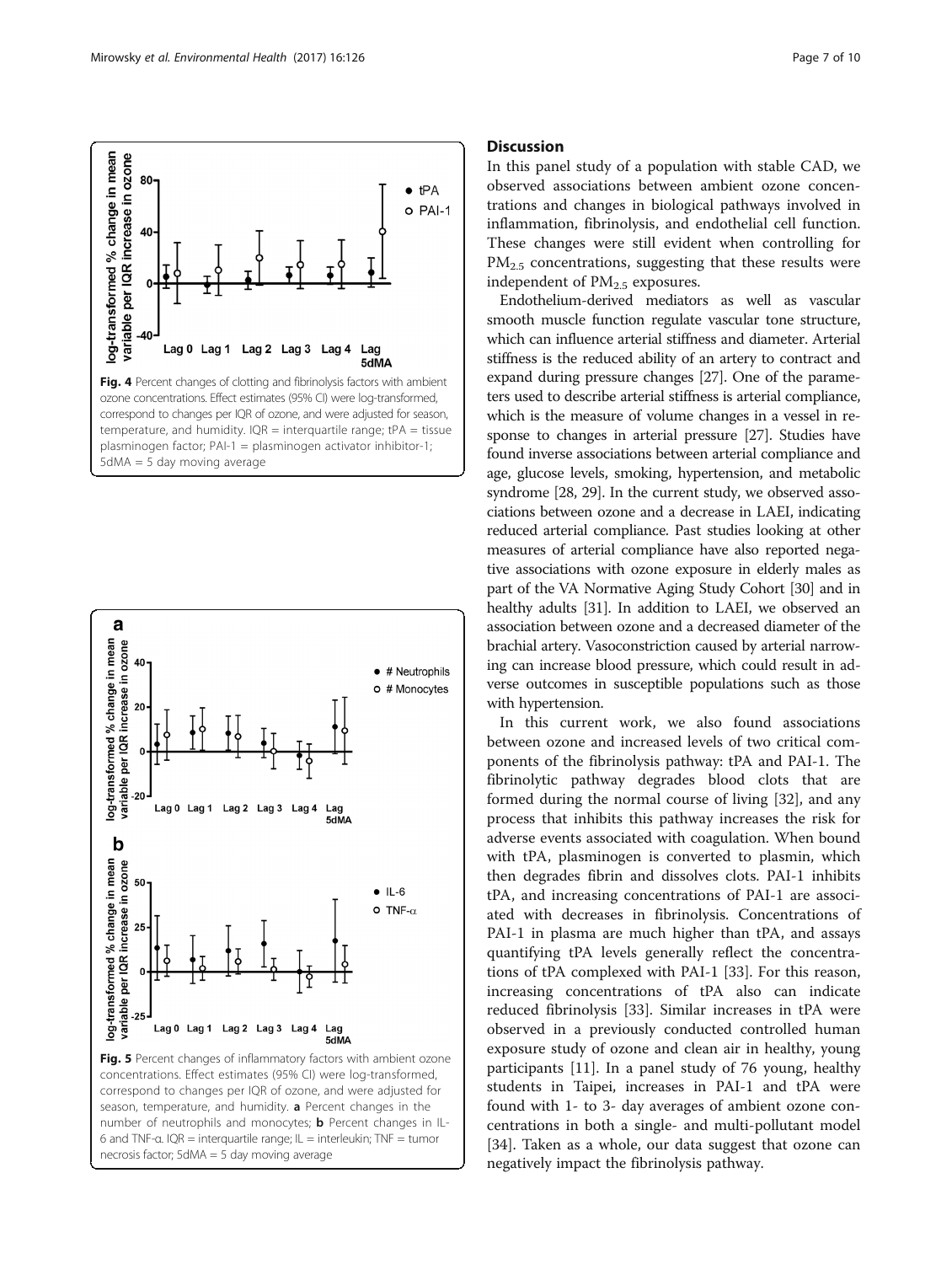A large body of research has shown associations between ozone and cellular and soluble makers of pulmonary inflammation [[35](#page-9-0), [36\]](#page-9-0). In a previously conducted controlled ozone study, increases in the systemic inflammatory markers IL-1β, IL-6, and TNFα were observed 24 h following ozone exposures compared to baseline values [[12\]](#page-9-0). In a separate controlled study, plasma levels of IL-6 were elevated in both obese and non-obese non-smoking women after acute ozone exposures [\[37\]](#page-9-0). When 45 non-smoking adults enrolled in a panel study to assess the association of ambient air pollution and systemic inflammation, positive associations between IL-6 and ozone were observed [[38](#page-9-0)]. In this current work, we report an association between ozone and increased levels of cellular and soluble markers of vascular inflammation, as well as associations between ozone and increased numbers of monocytes, neutrophils, and two markers of inflammation: IL-6 and TNF-α. Clinically, increases in plasma IL-6 and TNF-α have been associated with cardiovascular disease and disease outcomes [\[39\]](#page-9-0).

Our findings in humans with CAD corroborate some experimental data from animals exposed to air pollution. When rats were exposed to 0.50 ppm of ozone for 5 h/day for 2 days, increases in PAI-1 were observed [[40](#page-9-0)]. However, in contrast, Farraj et al. [[41](#page-9-0)] observed significant changes in heart rate variability parameters and blood lipids in spontaneously hypertensive rats exposed to various ozone concentrations; these changes were only observed after high ozone exposures (0.8 ppm), and no changes in heart rate variability were found following lower exposures (0.2 ppm). Therefore, it is possible that we did not observe alterations in heart rate variability due to the relatively low ozone concentration observed in the ambient environment compared with those used in laboratory studies.

We observed that several of the biological pathways disrupted by  $PM_{2.5}$  exposures may also be altered by ozone exposures. For example, we previously reported decreased levels of LAEI to be associated with  $PM_{2.5}$  in type 2 diabetics [[22](#page-9-0)]. Additionally, increases in tPA [[42](#page-9-0)] and systemic pro-inflammatory cytokines [[43](#page-9-0)] are associated with particle exposures.

In contrast with studies looking at cardiovascular changes or blood lipids associated with  $PM<sub>2.5</sub>$  exposures [[25, 44](#page-9-0)], we did not observe associations between ozone and any marker of heart rate variability or repolarization, or in blood lipids. It is possible that medication use prevented us from seeing these effects. For example, 70% of the participants were taking beta blocker medication which is known to interfere with HRV analysis [[45\]](#page-9-0), and a similar proportion were taking statin medications, which may impact air pollution-induced increases in blood lipids.

Lag effects may differ between ozone and  $PM_{2.5}$  as well. In a previous panel study of diabetic patients, we observed an association between  $PM_{2.5}$  and inflammatory changes at lags 2–3, but endothelial function changes occurred with a 0 day lag [\[22](#page-9-0), [25\]](#page-9-0). In the current study, we did not observe rapid changes (i.e. those occurring with a 0 or 1 day lag) associated with ozone, with the exception being systemic inflammatory mediators. This is consistent with observations of rapid responses in human systemic inflammatory markers in laboratory-controlled conditions [\[11](#page-9-0)]. Similarly, Bind et al. [\[46](#page-9-0)] observed ozone-induced responses in pro-inflammatory mediators as early as 4 and 24 h, which then decreased in intensity at later time points.

There are several strengths in this study. Unlike prior studies, we examined a significantly at-risk population – those with active CAD. Further, given the recent interest in examining the effects of multiple pollutants simultaneously, we used a two-pollutant model to adjust for PM<sub>2.5</sub> concentrations, observing ozone effects independent of  $PM_{2.5}$ . We also studied the time-course of effects at several temporal lags relative to exposure. Last, via the repeated measures study design, we accounted for both between- and within-subject variability.

There were also several limitations. It is possible that our study may suffer from selection bias; inclusion in the CATHGEN cohort could be as a result of referral bias, enrollment biases, and those related to socioeconomic status and other unmeasured confounders. We also used central monitoring stations for our exposures, which may result in exposure misclassification. All of the subjects were taking at least one cardiovascular disease medication, which could have affected our ability to detect ozone-associated differences. Further, given the relatively small sample size, we were not able to assess for effect modification such as genotype, body mass index, and medication [[22, 25\]](#page-9-0).

## Conclusions

In this panel study of ambient air pollution exposure in a population with extant coronary heart disease, we observed ozone-associated alterations in several pathways associated with cardiovascular morbidity and mortality: fibrinolysis, systemic inflammation, and vascular reactivity. The effects remained strong after controlling for  $PM<sub>2.5</sub>$  concentrations. Future work will compare these effects with effects associated with  $PM_{2.5}$  in the same cohort. This study contributes new information regarding the mechanisms underlying the effects of ozone on cardiovascular risk. The observed effects were found at ambient concentrations below the EPA National Ambient Air Quality Standards for both ozone and  $PM_{2.5}$ .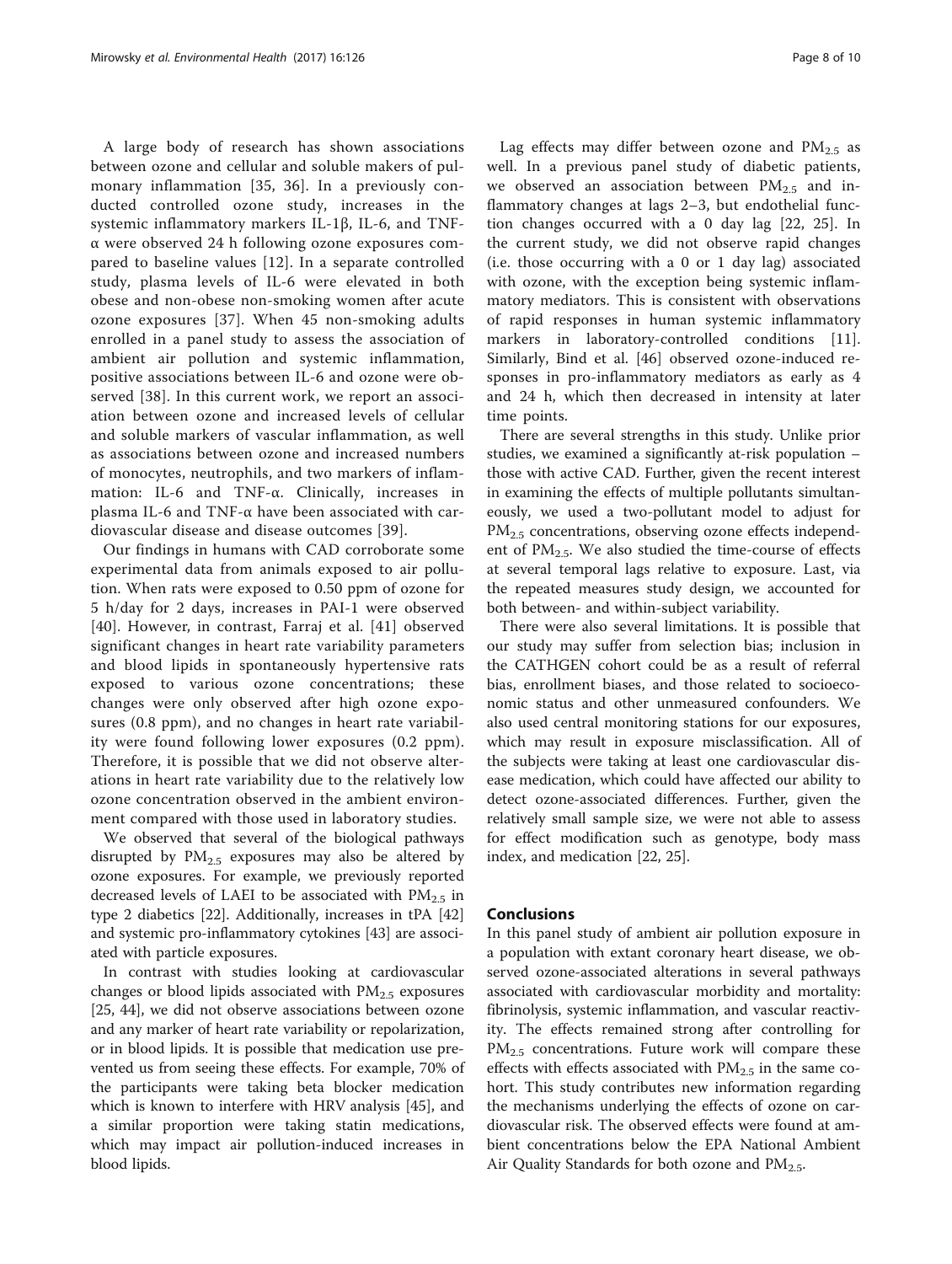## <span id="page-8-0"></span>Additional files

[Additional file 1: Table S1.](dx.doi.org/10.1186/s12940-017-0335-0) Percent changes of measured factors with ambient ozone concentrations. Effect estimates (95% CI) were logtransformed, correspond to changes per IQR of ozone, and were adjusted for season, temperature, and humidity. Effect estimates for SumPSD, LF:HF, LF, HF, FMD, and CRP were also adjusted for the 5dMA barometric pressure. LAIE = large artery elasticity index;  $SAEI = small$  artery elasticity index;  $FMD = flow-mediated dilation; BAD = baseline artery diameter; SBP = systolic$ blood pressure; DBP = diastolic blood pressure; tPA = tissue plasminogen factor; PAI-1 = plasminogen activator inhibitor-1;  $vWF = von$  Willebrand factor;  $IL =$  interleukin; TNF = tumor necrosis factor; CRP = C-reactive protein; SAA = serum amyloid A; sICAM = soluble intercellular adhesion molecule; sVCAM = soluble vascular adhesion molecule; HDL = high density lipoprotein;  $LDL = low$  density lipoprotein;  $LF = low$  frequency;  $HF = high$  frequency;  $PSD = power spectrum density$ ; SDNN = standard deviation of the normalto-normal; rMSSD = root-mean squared of successive differences. \*p value  $\lt$ 0.10 for the percent change from the mean of the measured outcome per unit IQR of exposure,  $*p$  value < 0.05 for the percent change from the mean of the measured outcome per unit IQR of exposure. (DOCX 21 kb)

[Additional file 2: Table S2.](dx.doi.org/10.1186/s12940-017-0335-0) Percent changes of measured factors with ambient ozone and PM<sub>2.5</sub> concentrations using a two-pollutant model. Effect estimates (95% CI) were log-transformed, correspond to changes per IQR of the corresponding pollutants, and were adjusted for season, temperature, and humidity. Effect estimates for FMD were also adjusted for the 5dMA barometric pressure. LAIE = large artery elasticity index; SAEI = small artery elasticity index; FMD = flow-mediated dilatation; BAD = baseline artery diameter;  $IL =$  interleukin; TNF = tumor necrosis factor; tPA = tissue plasminogen factor; PAI-1 = plasminogen activator inhibitor-1. \*p value < 0.10 for the percent change from the mean of the measured outcome per unit IQR of exposure,  $**p$ value < 0.05 for the percent change from the mean of the measured outcome per unit IQR of exposure. (DOCX 21 kb)

## Abbreviations

5dMA: 5 day moving average; AIC: Akaike Information Criterion; BAD: Diameter of the brachial artery; BAU: Brachial artery ultrasound; CAD: Coronary artery disease; CATHGEN: CATHeterization GENetics; CI: Confidence intervals; CRP: C-reactive protein; DBP: Diastolic blood pressure; ECG: Electrocardiograms; EPA: Environmental Protection Agency; FEV1: Forced expiratory volume in 1s; FMD: Flow-mediated dilatation; FVC: Forced vital capacity; HDL: High density lipoprotein; HF: High frequency; HRV: Heart rate variability; IL-1β: Interleukin 1-beta; IL-6: Interleukin-6; IL-8: Interleukin-8; IQR: Interquartile range; LAEI: Large-artery elasticity index; LDL: Low density lipoprotein; LF: Low frequency; PAI-1: Plasminogen activator inhibitor-1; PM: Particulate matter; PSD: Power spectrum density; QTc: QT interval corrected; rMSSD: Root-mean squared of successive differences; SAA: Serum amyloid A; SAEI: Small-artery elasticity index; SBP: Systolic blood pressure; SDNN: Standard deviation of the normal-tonormal; sICAM: Soluble intercellular adhesion molecule; sVCAM: Soluble vascular adhesion molecule; TNF-α: Tumor necrosis factor-alpha; tPA: Tissue plasminogen factor; vWF: Von Willebrand factor

#### Acknowledgements

All authors read and approved the final manuscript. The research described in this article has been reviewed by the National Health and Environmental Effects Research Laboratory, U.S. Environmental Protection Agency, and approved for publication. Approval does not signify that the contents necessarily reflect the views and policies of the Agency, nor does the mention of trade names of commercial products constitute endorsement or recommendation for use.

## Funding

This work was supported by United States Environmental Protection Agency internal funds; the Environmental Protection Agency Cooperative Agreement with the Center for Environmental Medicine, Asthma, and Lung Biology at the University of North Carolina [CR83346301]; the National Institute of Environmental Health Sciences [T32ES007126]; University of North Carolina Golberg Fellowship; the National Institutes of Health [HL73042, HL36587, HL095987]; an award from the Neurosciences Education and Research Foundation (Encinitas, CA); and the Health Effects Institute [4946-RFPA10–3/14–7].

## Availability of data and materials

The datasets used and/or analyzed during the current study are available from the corresponding author on reasonable request.

#### Authors' contributions

Conceptualization (DDS, MSC, RBD, WC, WEK); methodology (ERN, LN, MSC); formal analysis (JC, JEM, RD); investigation (HT, MSC, MC); resources (ERH); data curation (ZED); writing (original draft preparation – JEM, RBD; review and editing – DDS, ERH, MSC, LN, WC, WEK); supervision (DDS, ERH, RBD, WEK); project administration (DDS, MSC, RBD); funding acquisition (DDS, WEK). All authors read and approved the final manuscript.

## Ethics approval and consent to participate

Written informed consent was given by all participants prior to enrollment, and the study was approved by the Duke University Institutional Review Board, the University of North Carolina at Chapel Hill Institutional Review Board, and the U.S. Environmental Protection Agency (EPA) Human Protocols Office.

## Consent for publication

Not applicable.

## Competing interests

The authors declare that they have no competing interests.

## Publisher's Note

Springer Nature remains neutral with regard to jurisdictional claims in published maps and institutional affiliations.

#### Author details

<sup>1</sup>Department of Chemistry, SUNY College of Environmental Science and Forestry, 1 Forestry Drive, Syracuse, NY 13210, USA. <sup>2</sup>Curriculum in Toxicology, University of North Carolina, Chapel Hill, NC, USA. <sup>3</sup>Department of Medicine, Pulmonary and Critical Care Medicine, Durham VA Medical Center, Durham, NC, USA. <sup>4</sup>National Health and Environmental Effects Laboratory, US Environmental Protection Agency, Chapel Hill, NC, USA. 5 Department of Biomedical Research, National Jewish Health, Denver, CO, USA. <sup>6</sup>Division of Biostatistics and Bioinformatics, National Jewish Health, Denver, CO, USA. <sup>7</sup>Department of Epidemiology, Colorado School of Public Health, Denver, CO, USA. <sup>8</sup>Duke Molecular Physiology Institute, Duke University School of Medicine, Durham, NC, USA. <sup>9</sup>Department of Biostatistics and Bioinformatics, Duke University School of Medicine, Durham, NC, USA. <sup>10</sup>Cooperative Studies Program Epidemiology Center, Durham Veterans Affairs Medical Center, Durham, NC, USA. <sup>11</sup> Division of Cardiology, Department of Medicine, School of Medicine, Duke University, Durham, NC, USA.

## Received: 12 June 2017 Accepted: 23 October 2017<br>Published online: 21 November 2017

#### References

- 1. Brook RD, Rajagopalan S, Pope CA, Brook JR, Bhatnagar A, Diez-Roux AV, et al. Particulate matter air pollution and cardiovascular disease: an update to the scientific statement from the American Heart Association. Circulation. 2010;121(21):2331–78.
- 2. EPA. U: 2009 Final Report: Integrated Science Assessment for Particulate Matter. In. Edited by Agency USEP. Washington, DC; 2009.
- Pope CA 3rd, Dockery DW. Health effects of fine particulate air pollution: lines that connect. J Air Waste Manage Assoc. 2006;56(6):709–42.
- 4. Nuvolone D, Balzi D, Pepe P, Chini M, Scala D, Giovannini F, et al. Ozone short-term exposure and acute coronary events: a multicities study in Tuscany (Italy). Environ Res. 2013;126:17–23.
- 5. Raza A, Bellander T, Bero-Bedada G, Dahlquist M, Hollenberg J, Jonsson M, et al. Short-term effects of air pollution on out-of-hospital cardiac arrest in Stockholm. Eur Heart J. 2014;35(13):861–8.
- 6. Suissa L, Fortier M, Lachaud S, Staccini P, Mahagne MH. Ozone air pollution and ischaemic stroke occurrence: a case-crossover study in nice, France. BMJ Open. 2013;3(12):e004060.
- 7. Goodman JE, Prueitt RL, Sax SN, Pizzurro DM, Lynch HN, Zu K, et al. Ozone exposure and systemic biomarkers: evaluation of evidence for adverse cardiovascular health impacts. Crit Rev Toxicol. 2015;45(5):412–52.